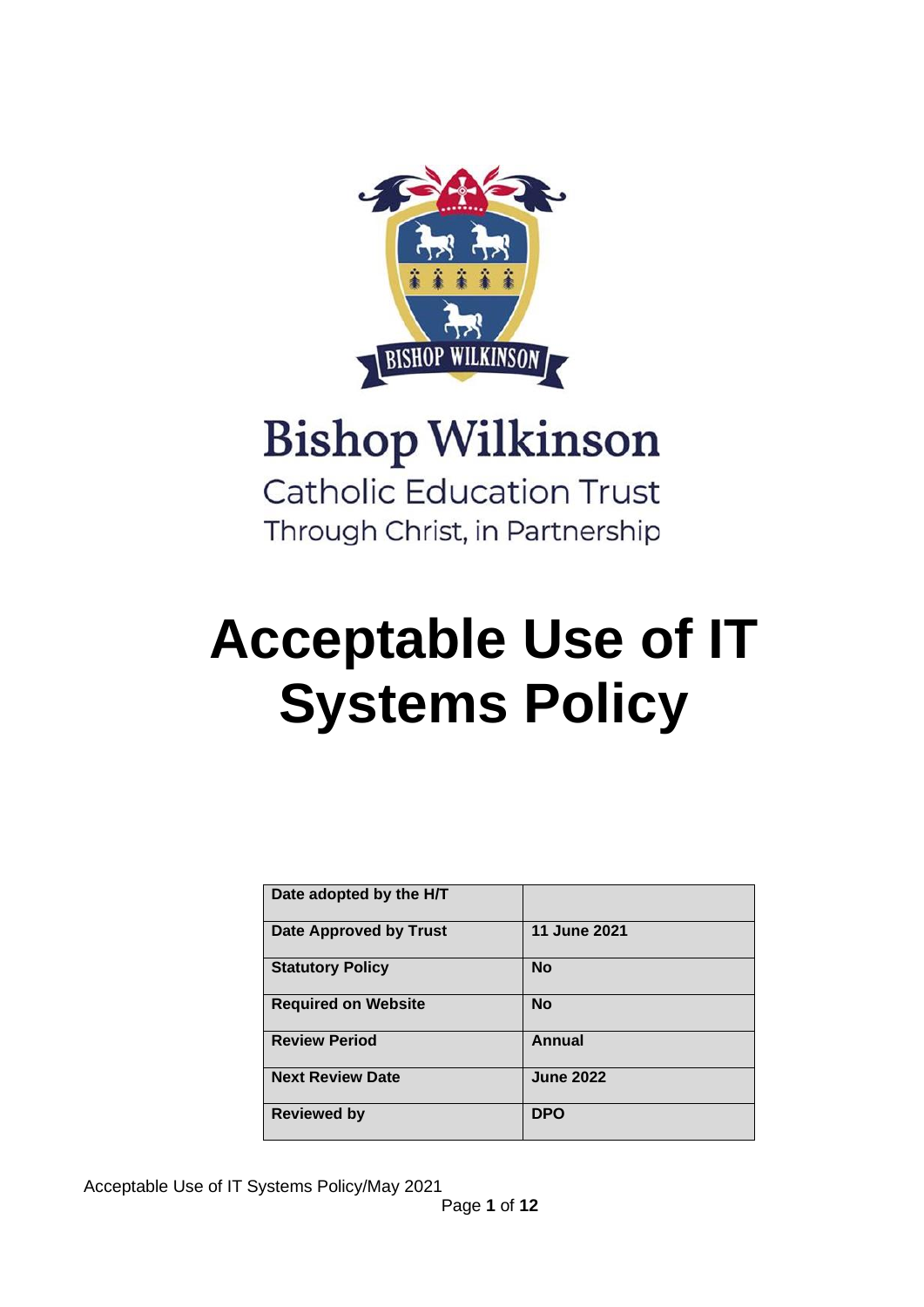# **Table of Contents**

| 6.SYSTEM ACCESS CONTROL - INDIVIDUAL RESPONSIBILITIES 6 |  |
|---------------------------------------------------------|--|
|                                                         |  |
| 8. CLEAR DESK AND CLEAR SCREEN STANDARDS & CONTROLS  7  |  |
|                                                         |  |
|                                                         |  |
|                                                         |  |
|                                                         |  |
|                                                         |  |
|                                                         |  |
|                                                         |  |
|                                                         |  |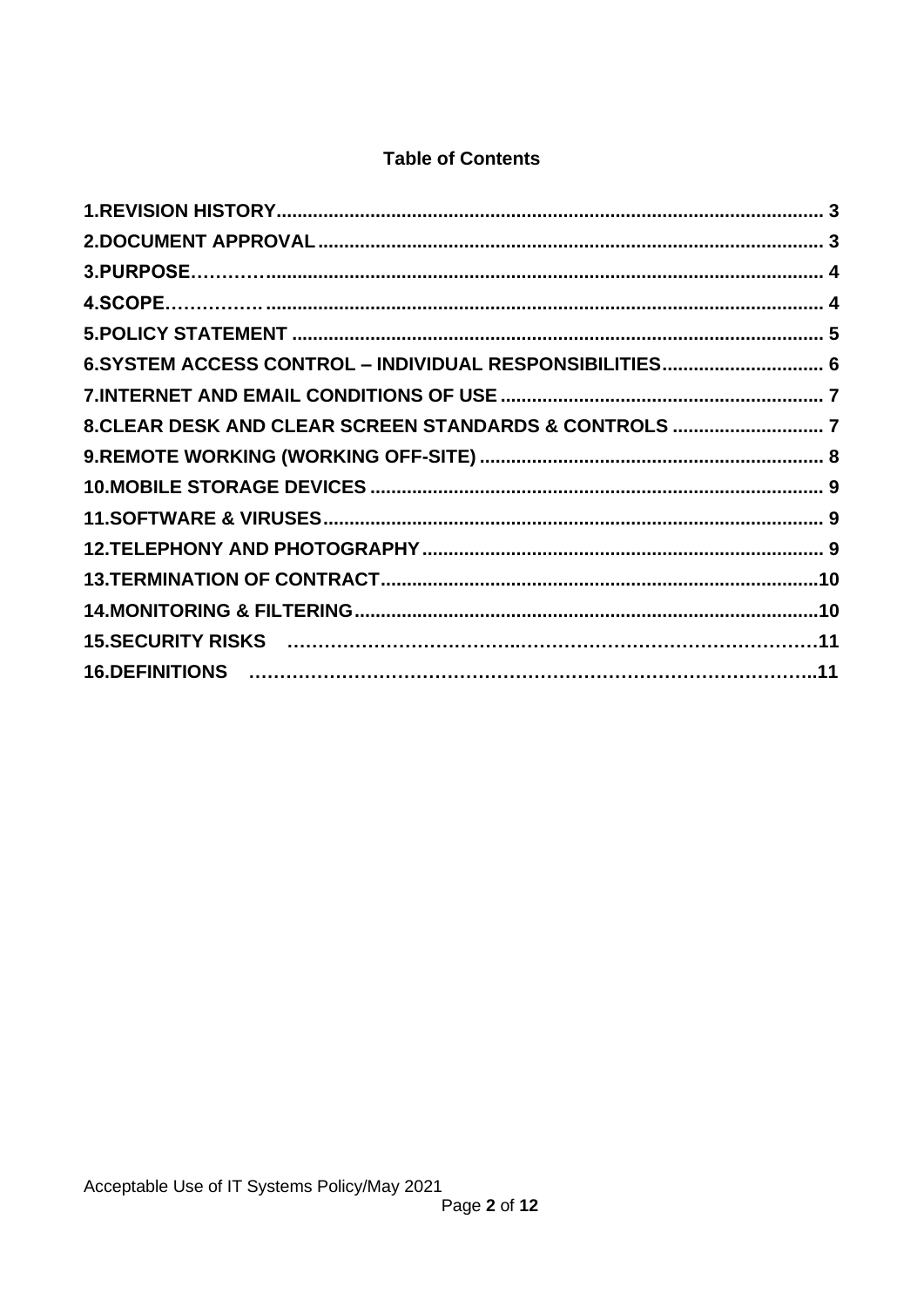# <span id="page-2-0"></span>**1. Revision History**

The below table provides the revision history for this document. Each revision has an associated date, issue number, and description of the changes and/or content. The document revisions appear in descending order, with the most-recent iteration appearing first in the table.

| <b>Date</b> | <b>Version</b> | <b>Description</b>    | <b>Author</b>                       |
|-------------|----------------|-----------------------|-------------------------------------|
| 18/05/2021  | 0.a            | <b>Initial Draft</b>  | <b>Karen Latimer</b><br>Data2Action |
| 11/06/2021  | 0.b            | <b>Final Approved</b> | Jacqui Ridley                       |
|             |                |                       |                                     |
|             |                |                       |                                     |
|             |                |                       |                                     |

## <span id="page-2-1"></span>**2. Document Approval**

| <b>Document Name</b>                        | Acceptable Use of IT Systems Policy |      |  |
|---------------------------------------------|-------------------------------------|------|--|
| <b>Publication Date</b>                     |                                     |      |  |
| <b>Prepared by</b>                          | Karen Latimer, Data2Action          |      |  |
| <b>Approval</b><br>(Name &<br>Organization) | Name                                | Sign |  |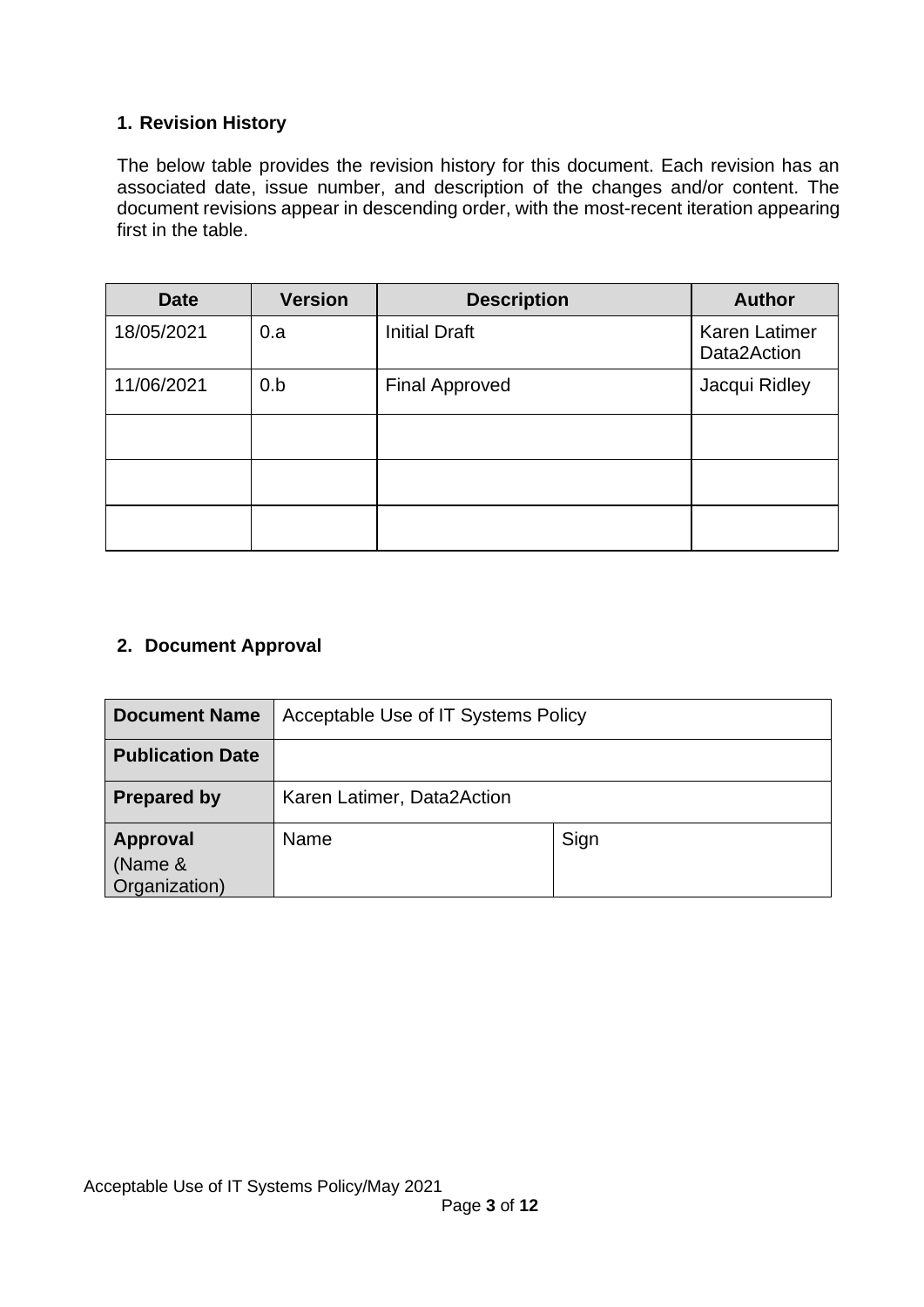# <span id="page-3-0"></span>**3. Purpose**

The purpose of this policy is to ensure that the Bishop Wilkinson Catholic Education Trust (the Trust) IT systems are used in a way that minimises the risks of any information security or data protection breaches.

The overall objective of this policy is to ensure that employees, associates, contractors and agency staff adhere to the Data Protection and Information Security obligations placed upon them by the legislation which currently includes (and is not limited to) the UK General Data Protection Regulation, the Data Protection Act (2018) and the Computer Misuse Act (1990) and to support adherence to all other relevant Trust Information Security Polices.

<span id="page-3-1"></span>The Trust is committed to ensuring that it complies with all legal and regulatory requirements when conducting its business activities.

## **4. Scope**

This 'Acceptable Use of IT Systems' Policy covers the security and use of all Trust IT systems including the use of email, internet, voice and mobile IT equipment.

Additional process, standards or procedure documentation may be implemented at a school level to support the minimum requirements outlined within this policy, it should be interpreted such that it has the widest application, to include new and developing technologies and uses, which may not be explicitly referred to in this policy.

This policy applies to all employees (permanent and temporary), associates, contractors and agents (hereafter referred to as 'individuals').

This policy applies to all information, in whatever form relating to the Trust's business activities, and to all information handled by the Trust and third parties with whom it deals with. It also covers all IT and information communication facilities operated by or on behalf of the **Trust** 

The Trust has no appetite for any regulatory breaches and will never knowingly / intentionally breach any applicable law or regulation relevant to the conduct of its business activities. The Trust has a very low risk appetite to breaches of this policy and its associated polices, standards and controls and procedures.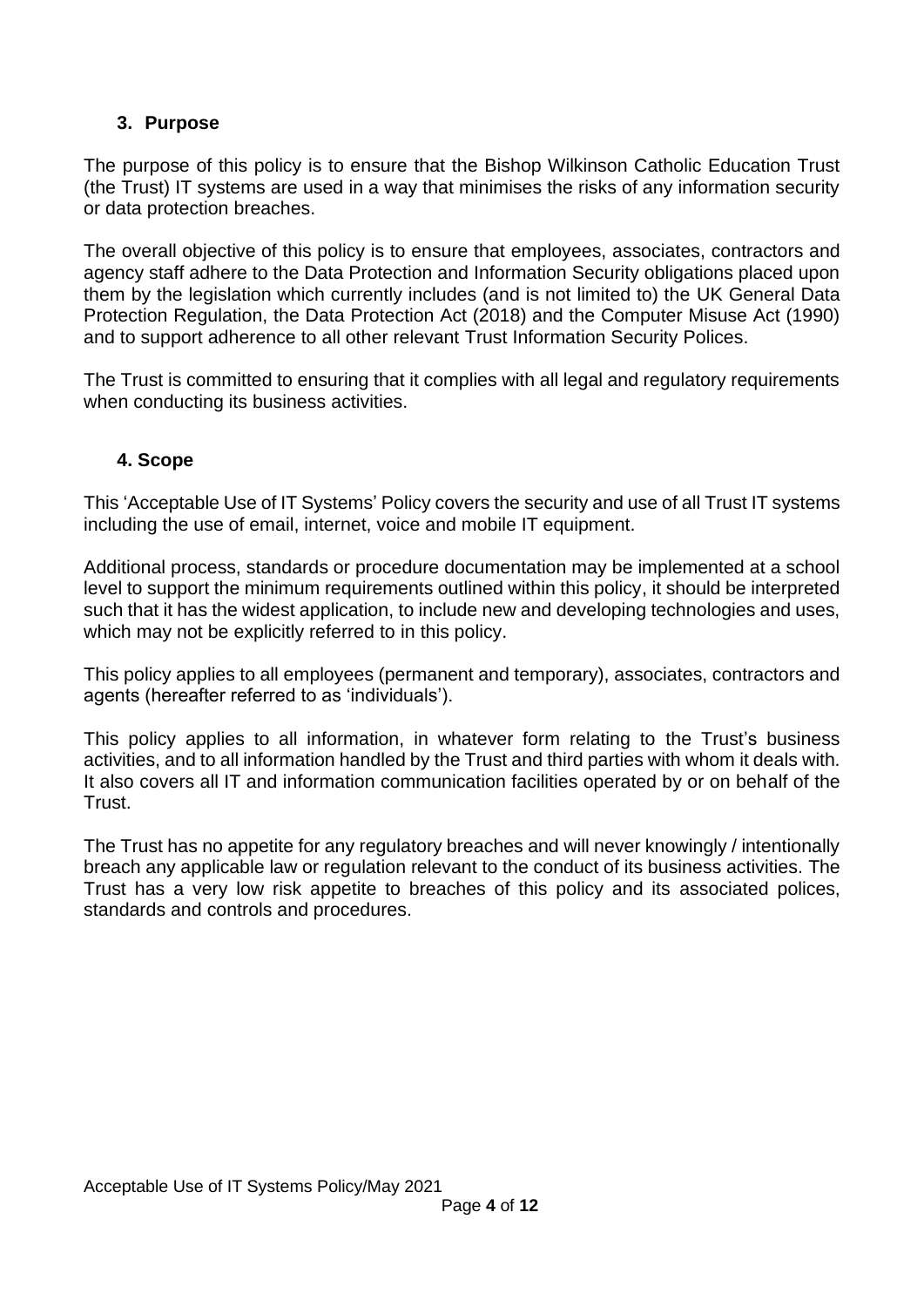# <span id="page-4-0"></span>**5. Policy Statement**

#### **DATA PROTECTION LEGISLATION**

At the time this policy was written, it aims to satisfy data protection legislation in the United Kingdom which are; -

- The UK General Data Protection Regulation (UK GDPR)
- Privacy and Electronic Communications Regulations (PECR) 2003
- The UK Data Protection Act 2018

Where there are changes made to the above legislation, this policy and related policies will be reviewed to assess if any updates are required.

It is the Trust policy to:

- promote and facilitate the positive and extensive use of Information Technology in the interests of supporting the delivery of learning, teaching and innovation to the highest possible standards. This also requires appropriate and legal use of the technologies and facilities made available to students and employees.
- have appropriate technical and organisational measures to ensure continued compliance with the data protection act and GDPR which includes ensuring individuals are aware of their obligations and issue rules and instructions (via relevant policies and procedures) on what individuals are (and are not) permitted to do.
- ensure information is only accessed by those who have appropriate authority to do so.
- ensure authorised users have access to information and associated assets only as and when required within a need-to-know basis.
- ensure all data and confidential information that the Trust manages is suitably secure to protect against consequences of breaches of confidentiality, failures of integrity or interruptions to the availability of that information.
- meet all data protection and information security requirements under the relevant regulations, legislation, organisational policies / procedures and contractual obligations.
- ensure the security and integrity of all its data, services and processes by ongoing reviews and oversight of all new and existing data privacy risks, to ensure appropriate controls are operating effectively or implemented and documented when any new risks are identified.
- provide a secure working environment for all individuals supporting the Trust.
- require all individuals to ensure that the security, confidentiality and integrity of the data they are handling is suitably robust.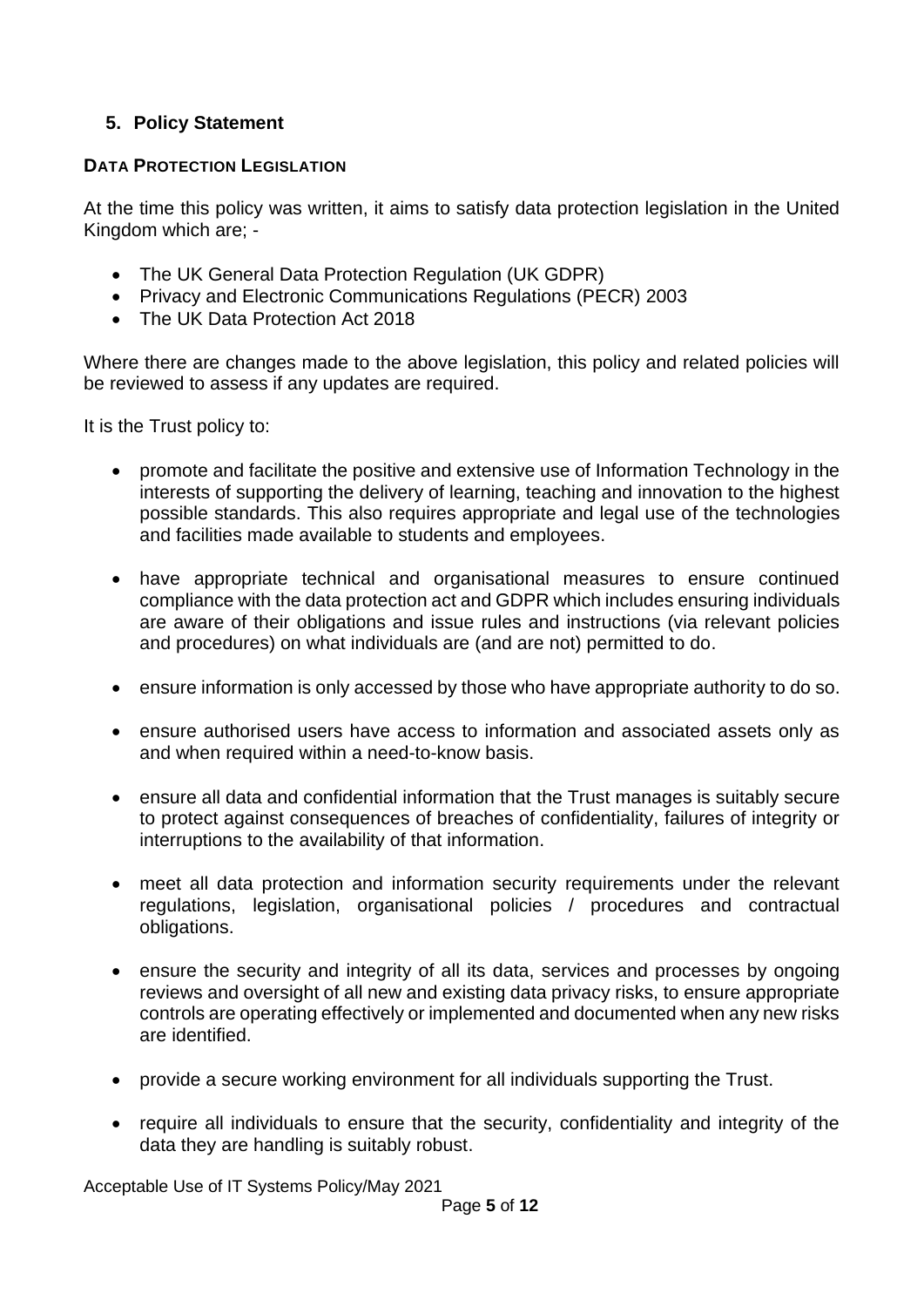- promote this policy and raise awareness of data privacy.
- provide appropriate data privacy training for individuals and where relevant, connected third parties.

#### **Important**

**It is of critical importance that you do not communicate with pupils or ex-pupils under the age of 18 using social media without the express permission of the CEO of the Trust. Any social media communication must be done through official Trust/school social media accounts that Trust senior leaders and the school SLT are aware of.**

#### <span id="page-5-0"></span>Failure to comply with this may result in disciplinary action which could lead to dismissal.

#### **6. System Access Control – Individual Responsibilities**

Access to the Trust IT systems is controlled by implementing user IDs, passwords and/or tokens. All user IDs and passwords are to be uniquely assigned by authorised personnel only to named individuals and consequently, **individuals are accountable for all actions on the Trust's IT systems.**

#### **Individuals must not:**

- Allow anyone else to use their user ID/token and password on any Trust IT system.
- Leave their user accounts logged in at an unattended and unlocked computer.
- Use someone else's user ID and password to access the Trust's IT system.
- Leave their password unprotected (for example writing it down).
- Perform any unauthorised changes to the Trust IT systems or information.
- Attempt to access data that they are not authorised to use or access.
- Exceed the limits of their authorisation or specific business need to interrogate the system or data.
- Connect any non-Trust authorised device to IT systems or network.
- Store Trust data on any non-authorised equipment.
- Give or transfer Trust data or software to their own personal devices or any person or organisation outside of the Trust without the authority of the Trust.
- Line managers must ensure that individuals are given clear direction on the extent and limits of their authority regarding access to the Trust IT systems and data.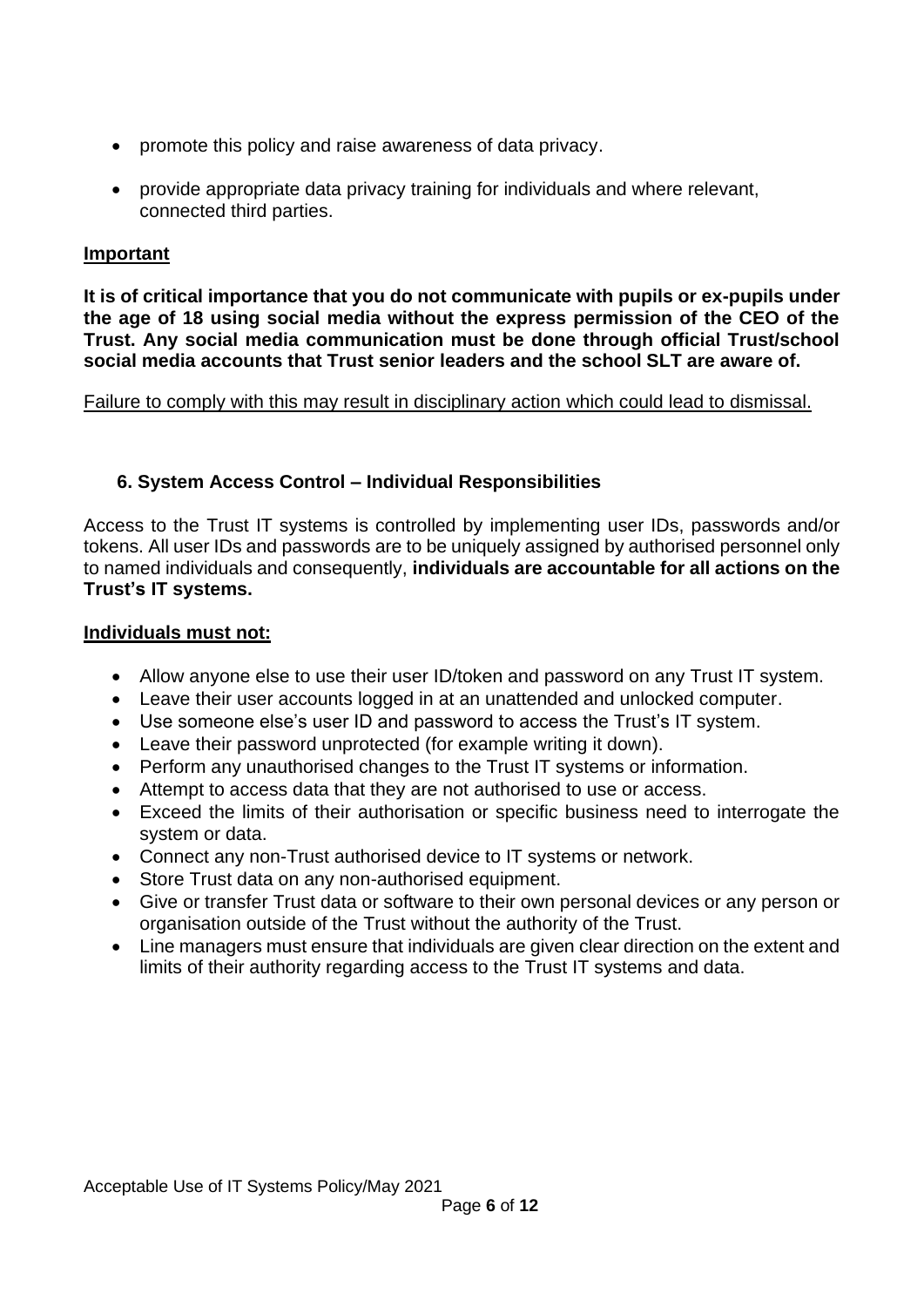# <span id="page-6-0"></span>**7. Internet and Email Conditions of Use**

Use of the Trust's internet and email is intended for work related use only. Personal use is permitted where such use does not affect the individual's work performance, is not detrimental to the Trust in any way, not in breach of any terms and conditions of employment and does not place the individual or Trust in breach of statutory or other legal obligations.

## **All individuals are accountable for their actions on the internet and email systems.**

#### **Individuals must not:**

- Use the internet or email for the purposes of harassment or abuse.
- Use profanity, obscenities, or derogatory remarks in communications.
- Access, download, send or receive any data (including images), which the Trust considers offensive in any way, including sexually explicit, discriminatory, defamatory, or libellous material.
- Use the internet or email to make personal gains or conduct a personal business.
- Use the internet or email to gamble.
- Use the email systems in a way that could affect its reliability or effectiveness, for example distributing chain letters or spam.
- Place any information on the Internet that relates to the Trust, alter any information about it, or express any opinion about the Trust, unless they are specifically authorised to do this.
- Send unprotected personal or confidential information externally.
- Forward any related Trust email to personal (non-Trust) email accounts (for example a personal Hotmail account)
- Make official commercial commitments through the internet or email on behalf of the unless authorised to do so.
- Download copyrighted material such as music media (MP3) files, film and video files (not an exhaustive list) without appropriate approval.
- In any way infringe any copyright, database rights, trademarks or other intellectual property.
- Download and install any software from the internet without prior approval of the IT Department.

# <span id="page-6-1"></span>**8. Clear Desk and Clear Screen Standards & Controls**

To reduce the risk of unauthorised access to or loss of information, the Trust enforces the following clear desk and clear screen standards and controls:

- Personal or confidential work-related information must be protected using security features provided for example, the use of company approved secure printers.
- Computers must be logged off/locked or protected with a screen locking mechanism controlled by a password when left unattended.
- Care must be taken to not leave confidential paper material on printers or photocopiers.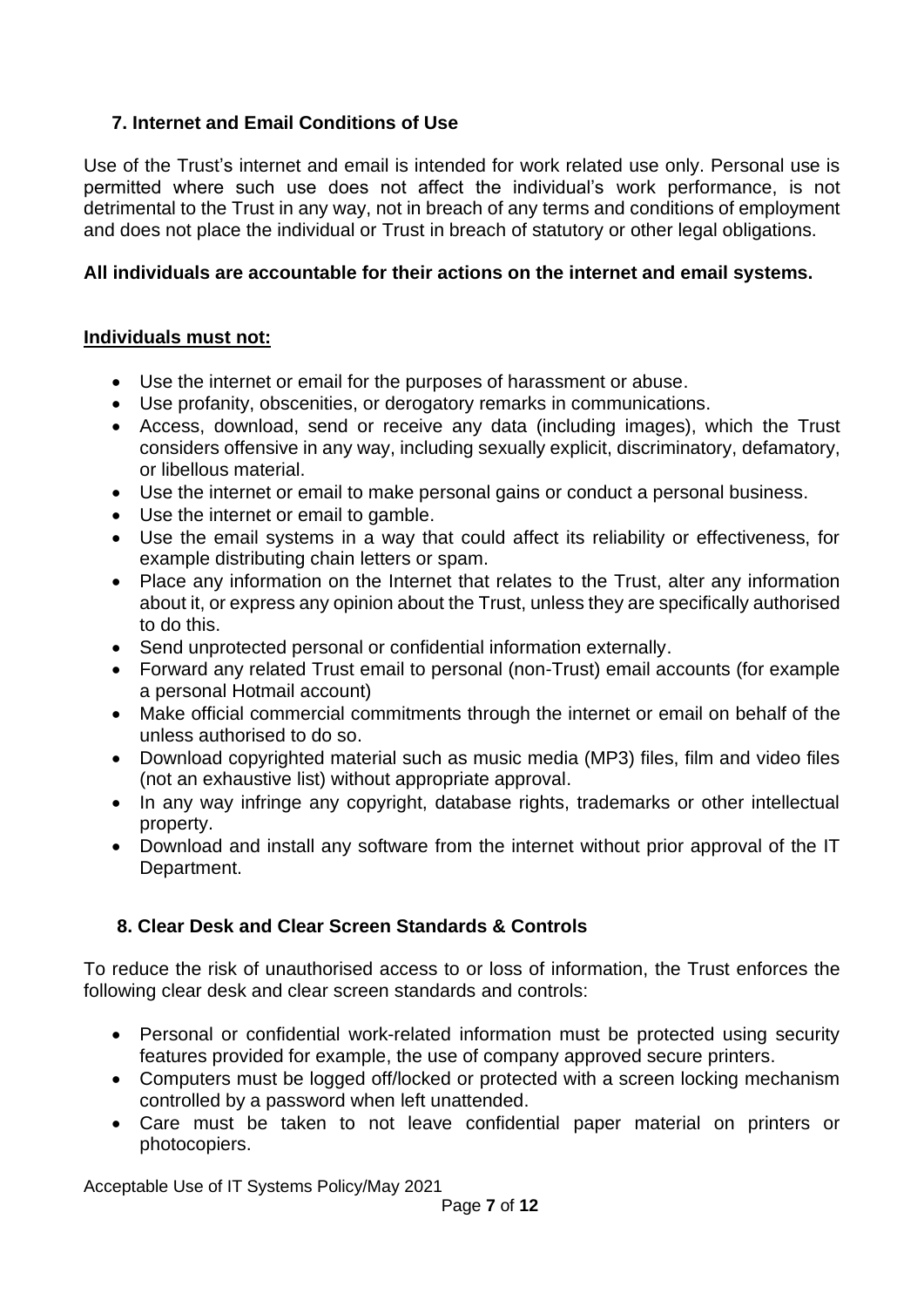- All business-related printed material that is no longer needed must be disposed of using confidential waste bins/bags or shredders.
- Desks should be left clear of all confidential paper documents at the end of each working day.
- Confidential papers should be secured in lockable pedestals and cupboards (where provided).
- Confidential papers should not be left in meeting rooms once a meeting has finished.
- <span id="page-7-0"></span>• White boards and flip charts should be cleared of all information following a meeting.

## **9. Remote working (working off-site)**

It is accepted that laptops and mobile devices can be taken off-site if required however the following controls **must** be applied:

- Equipment and media taken off-site must not be left unattended in public places and not left in plain sight within a car.
- Laptops must be carried as hand luggage when travelling on any public service journey.
- Care should be taken with the use of mobile devices such as laptops, mobile phones, smartphones and tablets. They must be protected at least by a password or a PIN and, where available, encryption.
- Screen lock electronic devices when not in use.
- Use caution when working on any company or customers data whilst outside the office (e.g., during a train journey when other passengers may be able to view the information you are working on).
- Individuals should take care if discussing any commercial or customer matters outside of the office where other members of the public are able to overhear conversations.

#### **THEFT, LOSS OR DAMAGE OF TRUST IT EQUIPMENT**

All individuals are obligated to take extra care when using Trust IT devices outside of the workplace. Individual safety is of utmost importance to the Trust so you should not attempt to protect any company equipment if there is a potential risk to your health or wellbeing. If any device is lost or stolen individuals must:

- Report the loss or theft to their Line Manager as soon as they become aware.
- Line Managers/ Headteachers are responsible for notifying the loss or theft to the DPO and COO.
- Consideration should be given regarding onward reporting to the Police.
- Any damaged equipment must be returned to the IT department, individuals must not attempt to dispose of broken equipment themselves.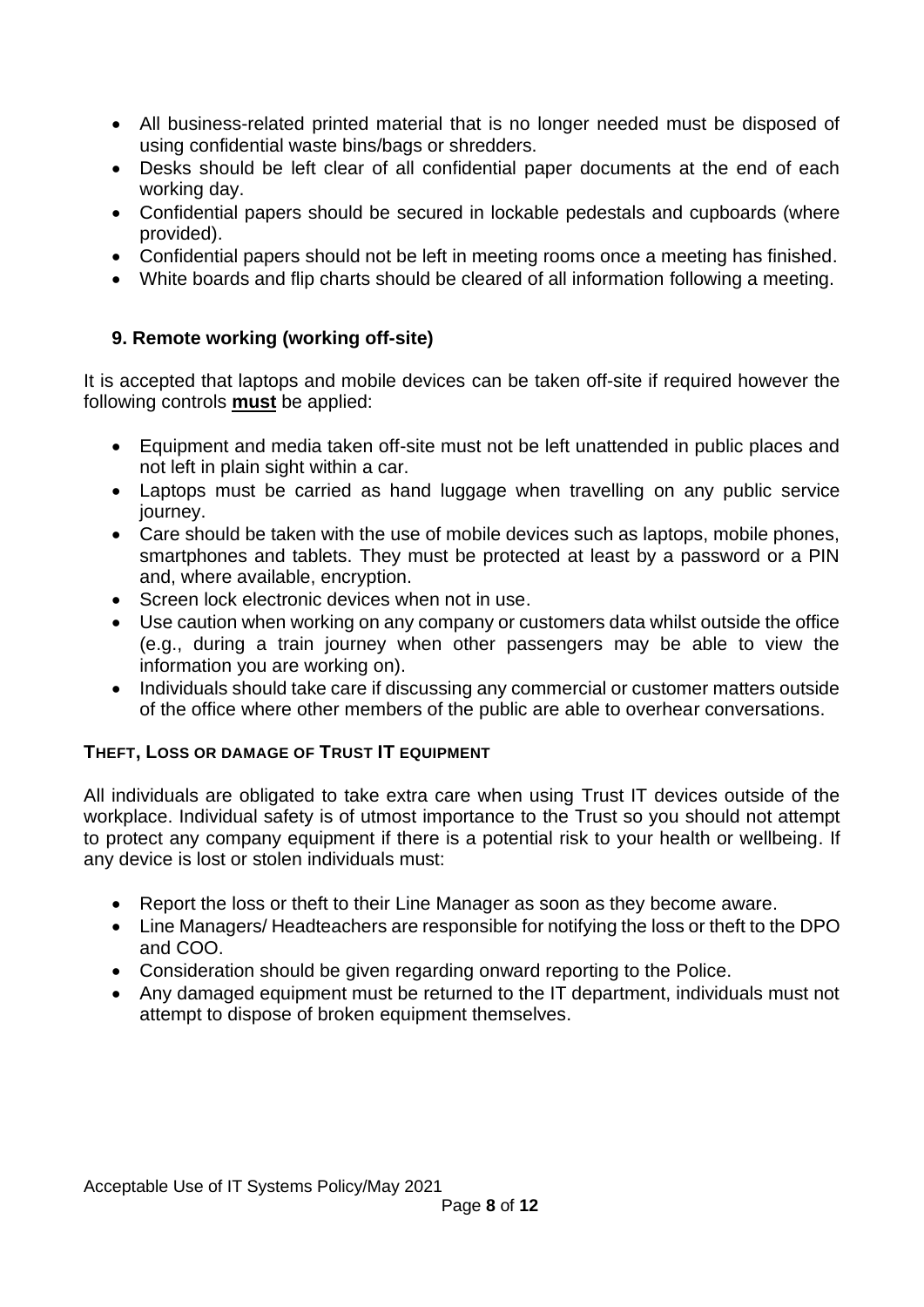#### <span id="page-8-0"></span>**10. Mobile Storage Devices**

Mobile devices such as memory sticks, CDs, DVD's and removable hard drives must not be used in the normal course of day to day activity. Only in exceptional circumstances and where authorisation is granted by a Trust IT Director can such use be permitted. Prior to seeking authorisation, a Data Protection Impact Assessment (DPIA) must be completed to assess and mitigate any potential risks and presented to the Trust IT Director for assessment and authorisation, as deemed appropriate. Only Trust authorised mobile storage devices with encryption enabled are permitted when transferring personal, sensitive or confidential data.

# <span id="page-8-1"></span>**11. Software & Viruses**

#### **SOFTWARE**

Individuals must use only software that is authorised by the Trust and on the Trust's computers. Authorised software must be used in accordance with the software supplier's licensing agreements. All software on the Trust's computers must be approved and installed by the relevant Trust IT department.

#### **VIRUSES**

The IT department has implemented centralised, automated virus detection and virus software updates within the Trust. All PC's have antivirus software installed to detect and remove any virus automatically.

#### **Individuals must not:**

- Remove or disable anti-virus software.
- <span id="page-8-2"></span>• Attempt to remove virus-infected files or clean up an infection.

#### **12. Telephony and Photography**

The Trust telephones are intended for work related use and personal use should be kept to a minimum.

#### **Individuals must not:**

- Make hoax or threatening calls to internal or external destinations.
- Accept reverse charge calls from domestic or International operator unless it is for business use.

#### **PHOTOGRAPHY**

All photography taken within the school for educational purposes should be formally approved by the Headteacher. Whilst the Trust understands that most people will have camera phones they must: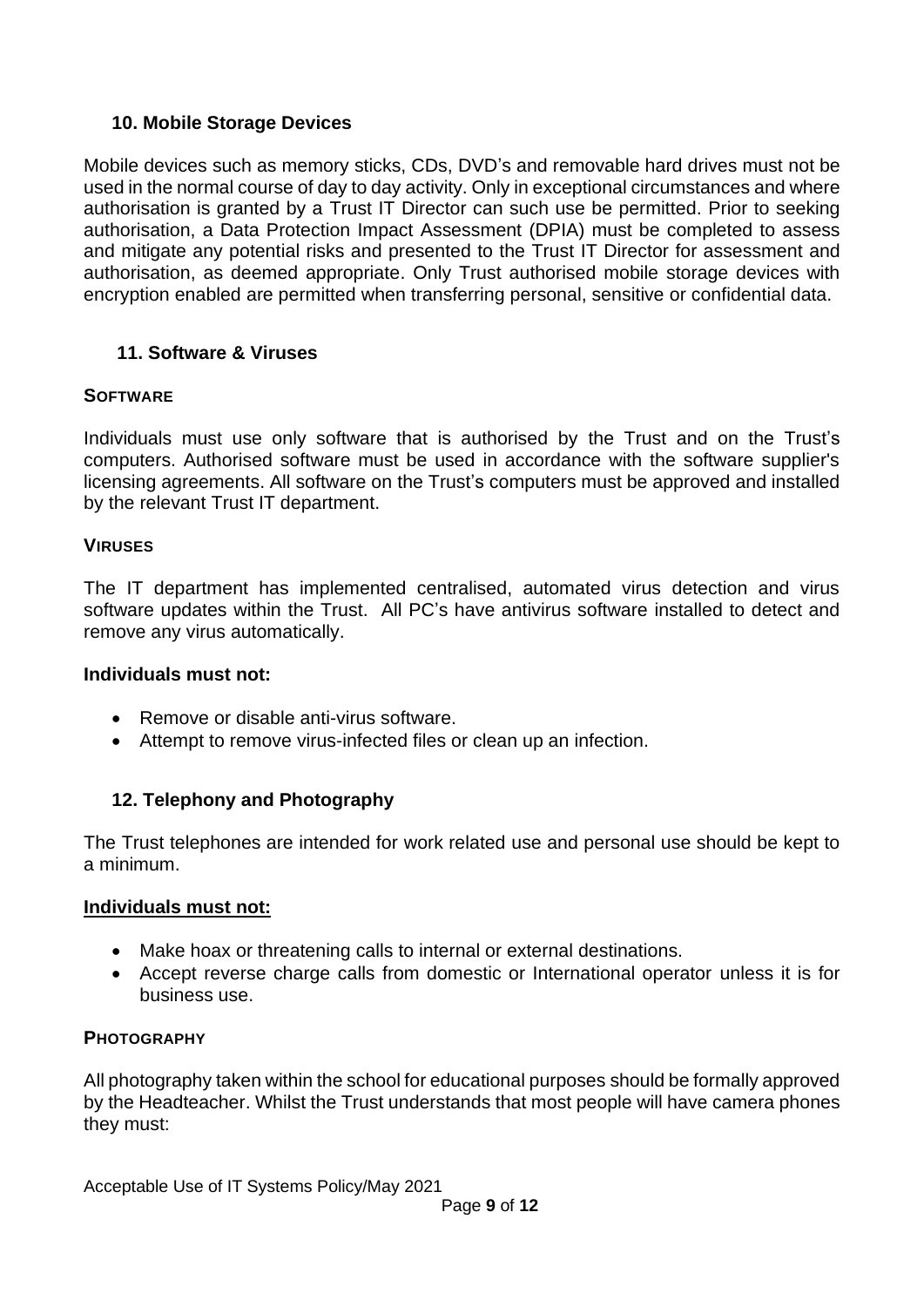- Make sure no personal or confidential data appears in the photo (consider computer screens that may be on show or paper documents on desks).
- Think carefully before posting any workplace photos on social media (they often reveal more about the Trust and security than individuals may think).
- Never take any photographs of any computer screens, especially any photographs of personal or confidential data as this will be considered a breach of security leading to a possible disciplinary offence.

# <span id="page-9-0"></span>**13. Termination of Contract**

All the Trust's IT equipment and data, for example laptops and mobile devices including telephones, smartphones and CDs/DVDs, must be returned to the Trust immediately upon termination of contract.

All Trust data or intellectual property developed or gained during the period of employment remains the property of the Trust and must not be retained beyond termination or reused for any other purpose.

## <span id="page-9-1"></span>**14. Monitoring & Filtering**

All data that is created and stored on the Trust computers is the property of the Trust and whilst complying with Data Regulation, there is no official provision for individual data privacy, however wherever possible the Trust will avoid opening personal emails.

IT system logging will take place where appropriate, and investigations will be commenced where reasonable suspicion exists of a breach of this or any other policy. The Trust has the right (under certain conditions) to monitor activity on its systems, including internet and email use, to ensure systems security and effective operation, and to protect against misuse.

Any monitoring will be carried out in accordance with audited, controlled internal processes, the UK Data Protection Act 2018, the UK General Data Protection Regulation, the Regulation of Investigatory Powers Act 2000 and the Telecommunications (Lawful Business Practice Interception of Communications) Regulations 2000.

It is the responsibility of all individuals to report suspected breaches of security policies without delay to the Headteacher, the IT department or a Trust Director/DPO in line with the GDPR Data Breach Process.

All breaches of information security and data protection policies will be investigated. Where investigations reveal misconduct, disciplinary action may follow in line with the Bishop Wilkinson Catholic Education Trust disciplinary procedures.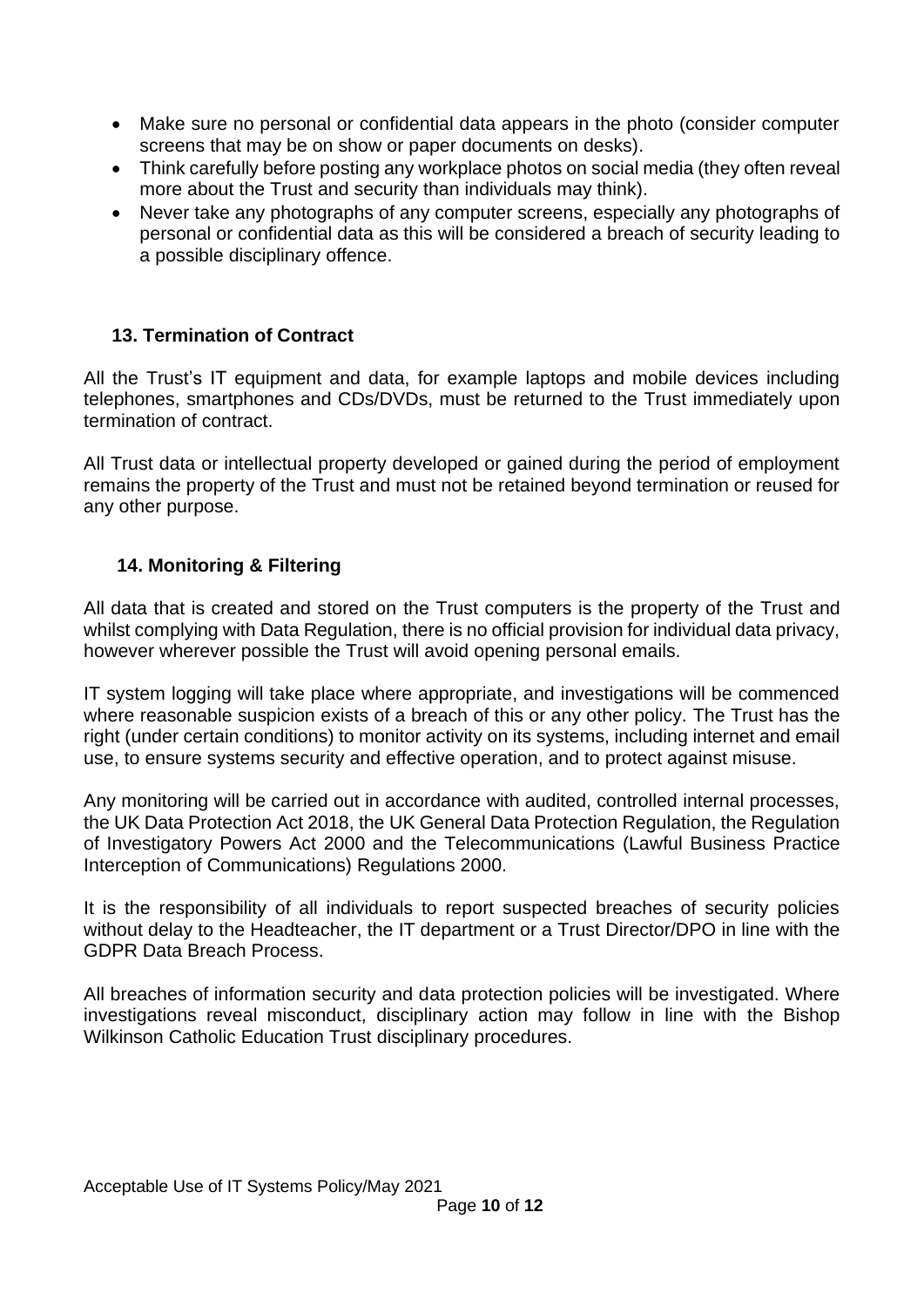# <span id="page-10-0"></span>**15. Security Risks**

While acceptable usage of IT systems can prevent many security risks, individual actions are also important when applying information security or data protection requirements. Its therefore important to ensure to:

- use extreme caution when opening email attachments from unknown senders or unexpected attachments from any sender.
- be on guard against social engineering, such as attempts by outsiders to persuade you to disclose confidential information, including employee, pupil or school confidential information.
- be wary of fake websites and phishing emails.
- don't click on links in emails or social media.
- don't disclose passwords and other confidential information unless you have confirmed identity and need to know principle.
- use social media, including personal blogs, in a professional and responsible way, without violating policies or disclosing confidential information.
- take particular care of IT assets when you are away from home or out of the office.
- follow clear desk requirements ensuring paper based confidential information is secured where unauthorised people cannot see it and shredded when no longer required.

If you notice any signs of unusual or suspicious events which could lead to a potential or actual security breach it should be reported immediately in line with the GDPR Data Breach Process.

Examples of such events are as follows:

- Unexpected system or application crashes.
- Abnormal slow running of a laptop.
- Signs of physical tampering to a laptop device.

#### <span id="page-10-1"></span>**16.Definitions**

**Trust** means all schools within the Bishop Wilkinson Catholic Education Trust who process Personal Data.

**COO** means the Chief Operating Officer

**DPO** means the Data Protection Officer, the individual within the Bishop Wilkinson Catholic Education Trust who has oversight for Data Privacy compliance.

**UK GDPR** means the UK General Data Protection Regulation which is a regulation in UK law on data protection and privacy for all individuals within the UK.

**Individuals** means any employee, contractor, agent who any such person employed on behalf of the Bishop Wilkinson Catholic Education Trust